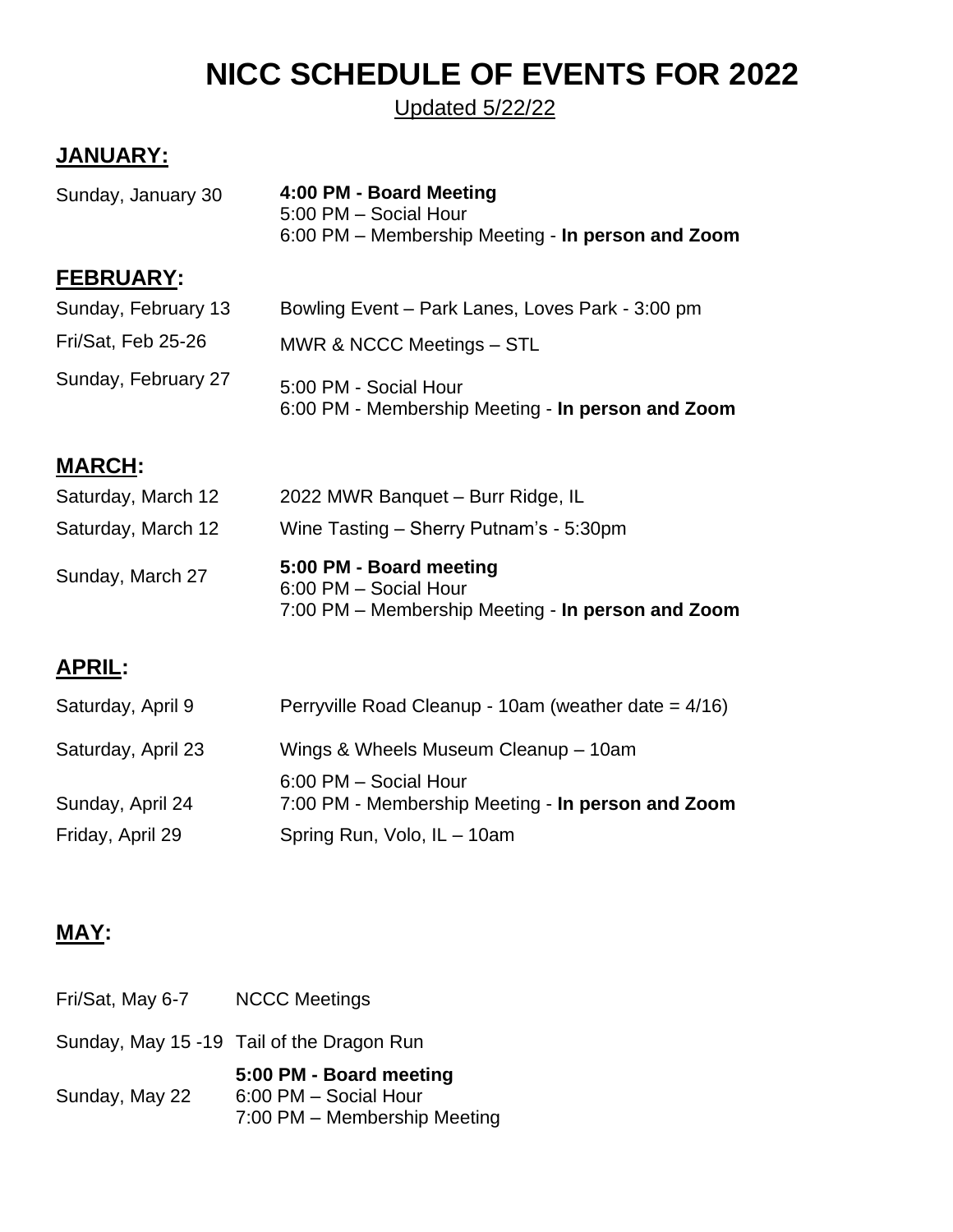Saturday, May 28 Miracle Mile Car Show-Don Carter Lanes – No formal NICC participation Monday, May 30 Pecatonica Memorial Day Parade – Meet 1pm, Start 2pm

# **JUNE:**

| Saturday, June 4    | NICC/Bachrodt All American Car Show - 10:00 to 2:00                                              |
|---------------------|--------------------------------------------------------------------------------------------------|
| Saturday, June 4    | Leaf River Parade - CANCELED for NICC participation                                              |
| Fri/Sat, June 10-11 | Bloomington Gold 2022, Bloomington, IL                                                           |
| Saturday, June 18   | Old Settlers Day Parade, Rockton - Meet 11am, Start 12pm                                         |
| Sun/Fri, June 12-17 | NCCC Convention Week - Atlantic City, N.J.                                                       |
| Monday, June 20     | Smokin' Coop's Night - Belvidere, IL - 5:30                                                      |
| Sunday, June 26     | $50th$ Anniversary Celebration - Forest Hills C.C. - 5:30 (No June<br><b>Membership Meeting)</b> |
| <u> JULY:</u>       |                                                                                                  |
| Saturday, July 2    | Cars & Coffee - 9am                                                                              |
| Monday, July 4      | Cherry Valley Parade - Time TBD                                                                  |
| Sat/Sun, July 9-10  | <b>NICC Fundraiser</b> - Wilmot, WI                                                              |
| Saturday, July 23   | Progressive Dinner - 4pm                                                                         |
| Sunday, July 31     | 6:00 PM - Social Hour<br>7:00 PM - Membership Meeting                                            |

# **AUGUST:**

| Sat/Sun, August 6/7 | Road America Run                            |
|---------------------|---------------------------------------------|
| Sat/Sun, August 6/7 | <b>NICC Fundraiser</b> – Crystal Lake, IL   |
| Saturday, August 13 | Club Picnic - TBD - Need volunteers to host |
| Saturday, August 27 | Vettes On the River, Le Claire, IA - TBD    |
|                     |                                             |